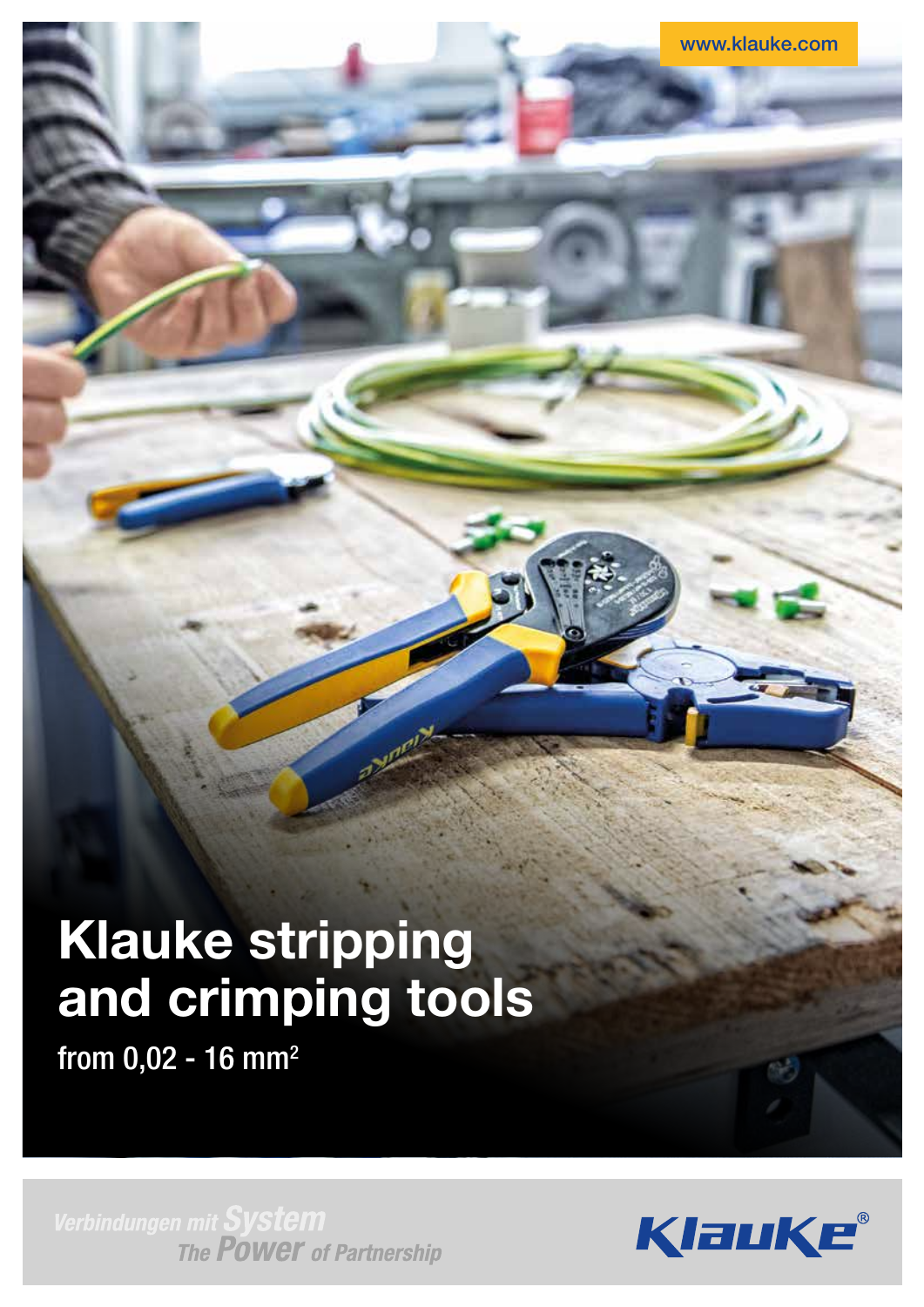Application-specific cables are stripped quickly and professionally with the new stripping tools.



# STRIPPING TOOLS

## K 43/2, K 43/2V and K 43/2U

#### The new features

- Self-adjusting cutting and stripping tools for standard flexible cables 0.02 16 mm<sup>2</sup> and solid conductors to 1.5 mm<sup>2</sup>
- Easily-replaceable blade cassettes (interchangeable cut types)
- Long service life of the pliers thanks to precise adjustment
- Stripping of thin insulation without damaging the conductor
- Integrated cable cutter

Stripping tool with innovative blade geometries (straight cut, V-cut and U-cut) to reduce tearing. Suitable for hard insulation materials such as PTFE (Teflon) to soft pliable materials such as silicone.



| Item No.:        | K43/2                       | K43/2V                     | K43/2U                   |
|------------------|-----------------------------|----------------------------|--------------------------|
| Stripping range: | $0.02 - 10$ mm <sup>2</sup> | $0.08 - 4$ mm <sup>2</sup> | $4 - 16$ mm <sup>2</sup> |
| Length:          | 190 mm                      | 190 mm                     | 190 mm                   |
| Weight:          | $0.14$ kg                   | $0.14$ kg                  | $0.14$ kg                |
| Cut:             | straight cut                | V-cut                      | U-cut                    |

Tip: Fits especially well in smaller hands

Professional tools from Klauke, such as our new stripping tools K43/2V and K43/2U are speciallydeveloped for challenging tasks.

The blades cut the insulation all round, thereby reducing tearing to a minimum compared to straight cutting geometry.



A special production method, optimum degree of hardness and a perfect cutting angle set the blades of the new professional tools K43/2V and K43/2U apart. From hard insulation materials, such as PTFE (Teflon) through to soft pliable materials such as silicone, these materials can usually be removed effortlessly and automatically, without having to making any adjustments.

#### More on insulating materials on the back.



### Innovative blade geometries (V-cut and U-cut) for special insulation materials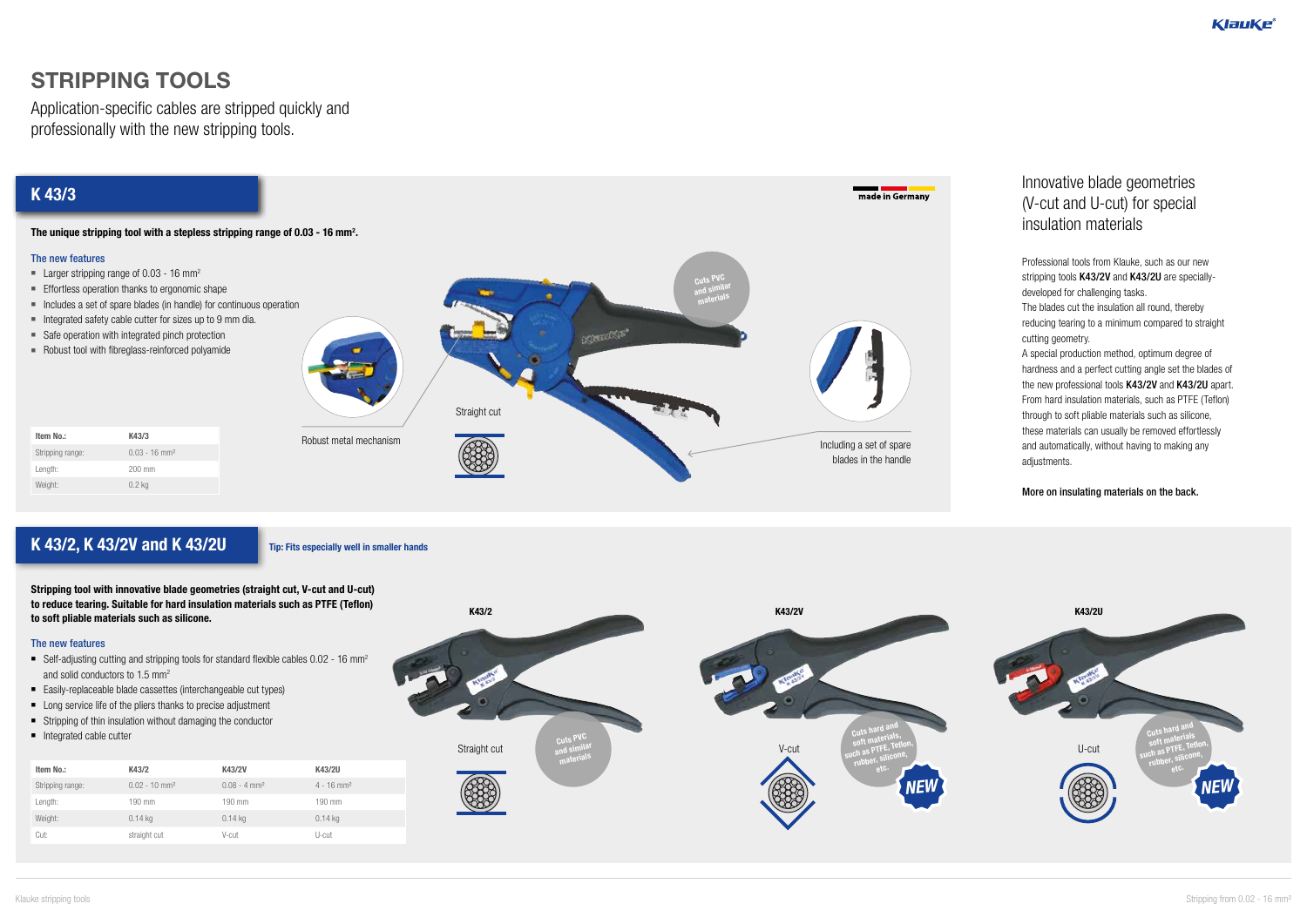#### The new features

- $\blacksquare$  A crimp profile for cable end-sleeves 0.08 16 mm<sup>2</sup> and twin-cable end-sleeves to 2 x 10 mm<sup>2</sup> due to automatic cross-section adjustment
- Square crimping (K 30/4 K) or Hexagon crimping (K 30/6 K) for e.g. angular or round terminal strips
- $\blacksquare$  With ratchet for consistently controlled crimp results
- $\blacksquare$  Integrated positioner for fast application

The first crimping tools for cable end-sleeves with stepless crimping range of 0.08 - 16 mm². Produced from materials for the harshest conditions.



Can be personalised: 2-component handle with slip guard and inscription panel

| Item No.:                                                                                     | <b>K30/6K</b>               | <b>K30/4K</b>                               |
|-----------------------------------------------------------------------------------------------|-----------------------------|---------------------------------------------|
| Cross-sectional range of cable end-sleeves:                                                   | $0.08 - 16$ mm <sup>2</sup> | $0.08 - 16$ mm <sup>2</sup>                 |
| Cross-sectional range of twin cable end-sleeves: $2 \times 0.5 - 2 \times 10$ mm <sup>2</sup> |                             | $2 \times 0.5 - 2 \times 6$ mm <sup>2</sup> |
| Length:                                                                                       | $215$ mm                    | $215$ mm                                    |
| Weight:                                                                                       | 0.5 <sub>kq</sub>           | 0.5 <sub>kq</sub>                           |
| Crimp profile:                                                                                |                             |                                             |

# CABLE END-SLEEVE CRIMPING TOOLS

#### The new features

- $\blacksquare$  A crimp profile for cable end-sleeves 0.14 10 mm<sup>2</sup> and twin-cable end-sleeves to 2 x 4 mm<sup>2</sup> due to automatic cross-section adjustment
- With ratchet for consistently controlled crimp results
- very light and ergonomic
- $\blacksquare$  Low manual forces even at 10 mm<sup>2</sup>

With an extremely ergonomic design and low weight, the Klauke K 301/6K and K 301/4K are among the most user-friendly cable end-sleeve tools on the market.

# K 301/6K and K 301/4K

# K 30/6K and K 30/4K

| Item No.:                                                                                     | K301/6K                     | K301/4K                                      |
|-----------------------------------------------------------------------------------------------|-----------------------------|----------------------------------------------|
| Cross-sectional range of cable end-sleeves:                                                   | $0.14 - 10$ mm <sup>2</sup> | $0.14 - 10$ mm <sup>2</sup>                  |
| Cross-sectional range of twin cable end-sleeves: $2 \times 0.25 - 2 \times 4$ mm <sup>2</sup> |                             | $2 \times 0.25 - 2 \times 4$ mm <sup>2</sup> |
| Length:                                                                                       | $175$ mm                    | 175 mm                                       |
| Weight:                                                                                       | $0.35$ kg                   | $0.35$ kg                                    |
| Crimp profile:                                                                                |                             |                                              |





made in Germany





Make your day-to-day work easier with user-friendly tools that boast the highest quality and convenience.

#### Tip: Fits especially well in smaller hands